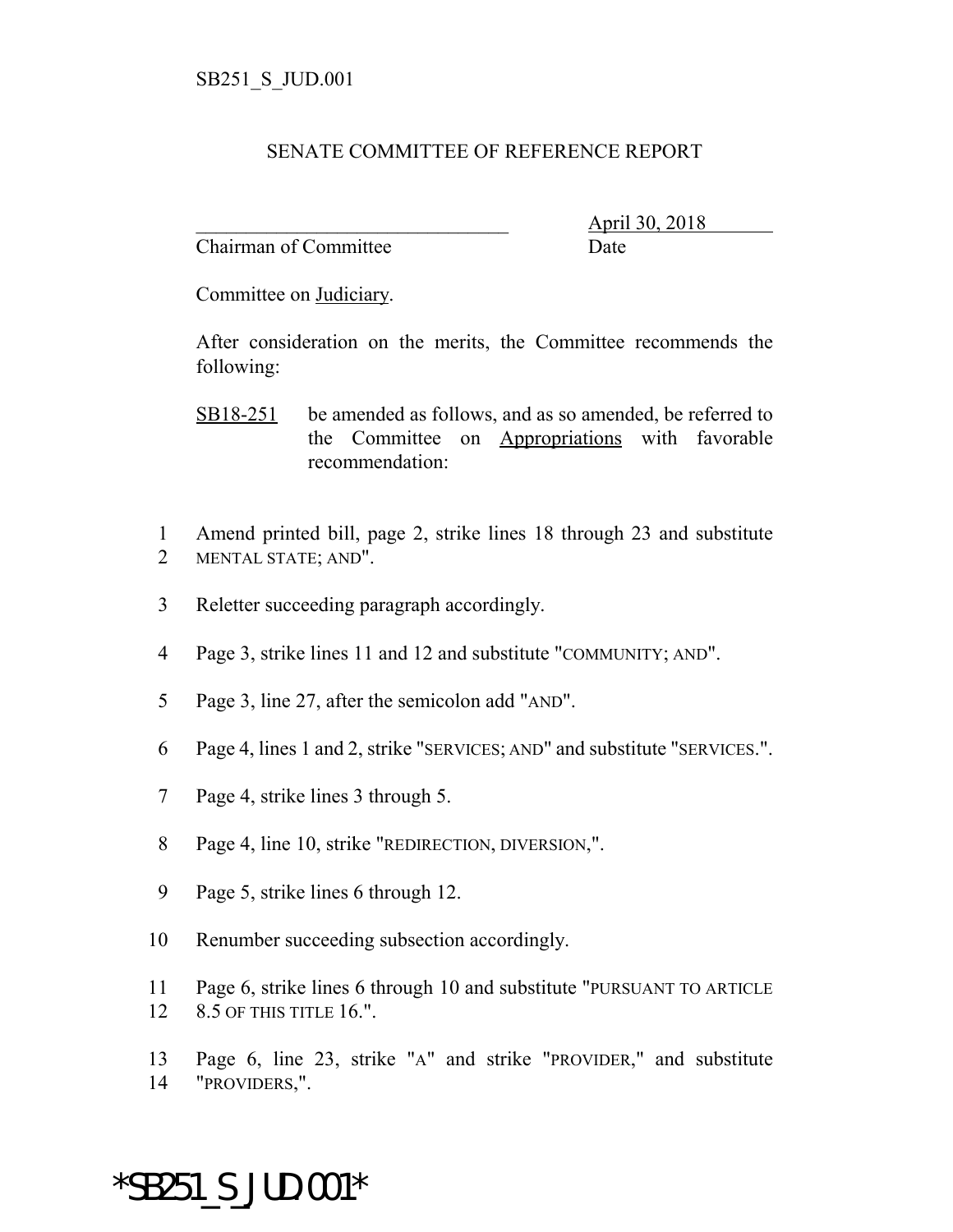- Page 6, line 24, strike "IS" and substitute "ARE".
- Page 6, line 26, strike "ITS" and substitute "THEIR".
- 
- Page 8, line 9, strike "PARTIES" and substitute "LIAISON".
- Page 8, line 16, after the semicolon add "AND".
- Page 8, strike lines 17 through 19.
- Renumber succeeding subparagraph accordingly.
- Page 9, line 4, strike "AND".
- Page 9, line 5, strike "REDIRECTION SPECIALISTS AND ANY".

Page 9, line 7, strike "DELIVERY." and substitute "DELIVERY; AND

 (f) IDENTIFYING EXISTING PROGRAMS AND RESOURCES THAT ARE ALREADY AVAILABLE IN THE COMMUNITY, INCLUDING BUT NOT LIMITED TO:

 (I) CO-RESPONDER PROGRAMS THAT PAIR LOCAL COMMUNITY BEHAVIORAL HEALTH SPECIALISTS AND PROVIDERS WITH LAW ENFORCEMENT PERSONNEL;

 (II) OTHER CRIMINAL JUSTICE DIVERSION PROGRAMS FOR INDIVIDUALS WITH BEHAVIORAL HEALTH CONDITIONS;

 (III) COMMUNITY MENTAL HEALTH CENTERS AND OTHER LOCAL COMMUNITY BEHAVIORAL HEALTH PROVIDERS THAT RECEIVE STATE FUNDING THROUGH THE OFFICE OF BEHAVIORAL HEALTH FOR SERVICES 22 SUCH AS:

 (A) MENTAL HEALTH SERVICES FOR JUVENILE AND ADULT OFFENDERS;

 (B) SUBSTANCE USE TREATMENT SERVICES FOR OFFENDERS AND 26 INDIVIDUALS DIVERTED FROM THE CRIMINAL JUSTICE SYSTEM;

 (C) TRANSITION SERVICES AND WRAPAROUND SERVICES FOR INDIVIDUALS WITH SERIOUS MENTAL HEALTH DISORDERS WHO ARE TRANSITIONING FROM A PSYCHIATRIC HOSPITAL OR WHO REQUIRE MORE INTENSIVE SERVICES IN THE COMMUNITY TO AVOID INSTITUTIONAL PLACEMENT; AND

 (D) BEHAVIORAL HEALTH CRISIS RESPONSE SYSTEM SERVICES OR THE ASSOCIATED TELEPHONE HOTLINE; AND

\*SB251 S JUD.001\*  $-2$ -